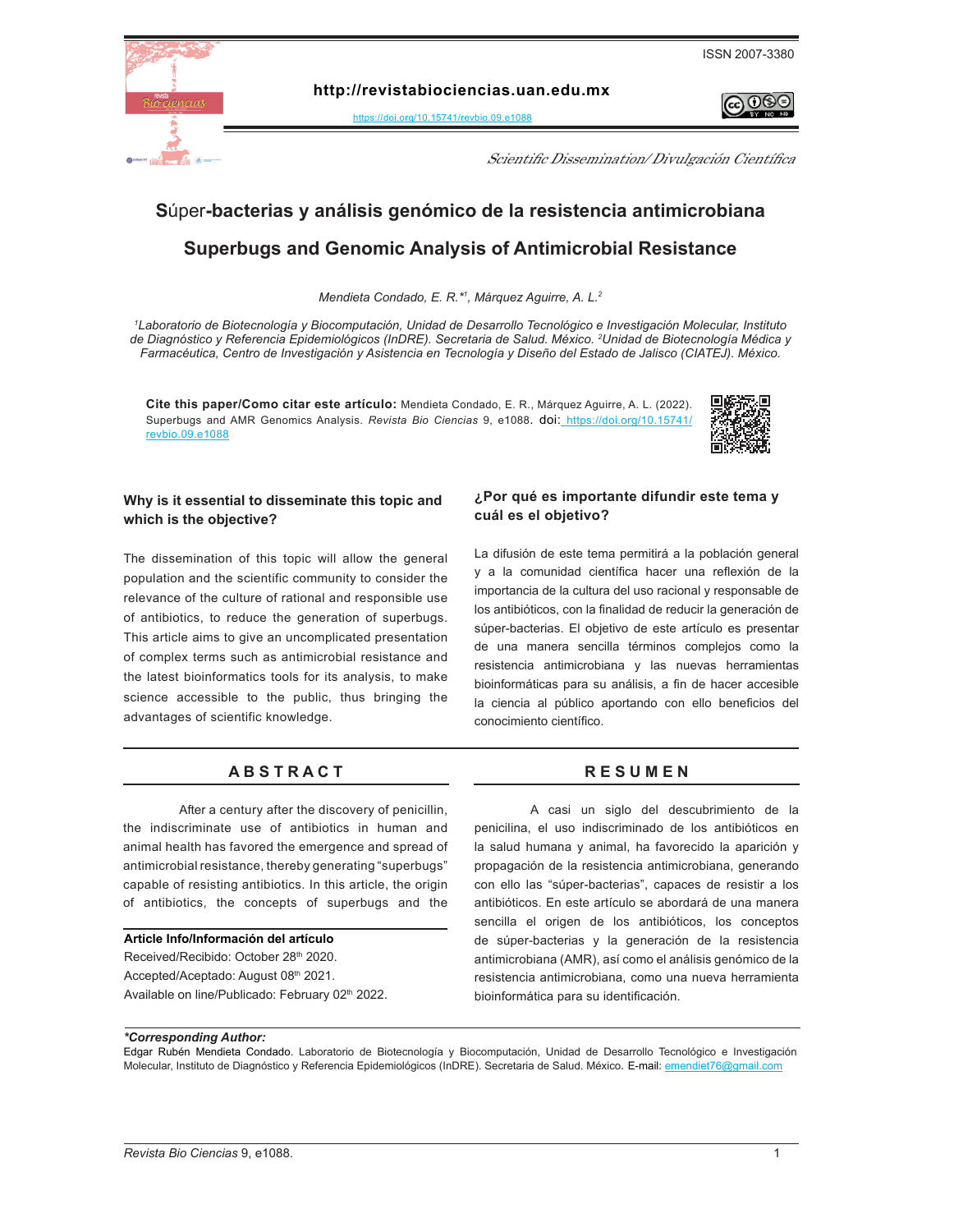

generation of antimicrobial resistance (AMR), as well as the genomic analysis of antimicrobial resistance, as a new bioinformatics tool for its identification, will be addressed in a simple way.

### **K E Y W O R D S**

Superbugs; Antimicrobial Resistance; Genomic Analysis.

#### **Lucky accidents and the discovery of the first antibiotic**

Part of the history of science has always stated that Alexander Fleming, the Scottish physician, working at St Mary´s Hospital in Paddington, London, accidentally discovered one of the greatest pillars of modern medicine. An event so significant that it would change our health forever: the discovery of **antibiotics**. We know these drugs as a group of drugs that kill bacteria. But, they are more than that, they are diverse and can be classified according to their origin as natural, semi-synthetic or synthetic. If they prevent bacterial growth without destroying the bacteria they are called **bacteriostatic**, if it destroys (killing) them it is known as **bacteriolytic** (where most of them are grouped). They can also be grouped by their mechanism of action, or by their chemical structure (**Table 1**). For example, if we take the 100 most common antibiotics today, we could group them into about 16 different families. On the other hand, if we consider the number of microorganisms on which they apply their effect, there are broad-spectrum, medium-spectrum, and short or specific spectrum antibiotics. If we consider their duration in the body, some take weeks to be disposed of and others only a few hours. This count could be overwhelming, so let's start from the beginning (Goodman *et al*., 2008).

Initially isolated from the fungus *Penicillium notatum*, 6-aminopenicillanic acid reached mass production from the method developed by Ernst Boris Chain and Howard Walter Foley, who, together with Alexander Fleming, would be awarded the Nobel Prize in Medicine in 1945. The effectiveness of penicillin as an antibiotic allowed its frequent use in clinical practice and its demand increased during the twenty years after its discovery (Lobanovska *&* Pilla, 2017). A cure had been found for dozens of infectious diseases simultaneously. In the context of the Second World War, the wounds inflicted on soldiers were no longer lethal. Hundreds

#### **P A L A B R A S C L A V E**

Súper-bacterias; Resistencia Antimicrobiana; Análisis Genómico.

#### **Accidentes afortunados y el descubrimiento del primer antibiótico**

La historia de la ciencia siempre ha dicho que Alexander Fleming descubrió accidentalmente uno de los mayores pilares de la medicina moderna. Un hecho tan significativo, que cambiaría nuestra salud para siempre: el descubrimiento de los **antibióticos**. Conocemos estas drogas como un grupo de medicamentos que matan a las bacterias, pero son algo más que eso, son diversos y se pueden clasificar acorde a su origen en naturales*,* semisintéticos<sup>\*</sup> o sintéticos. Si evitan el crecimiento bacteriano sin destruir a la bacteria se les llama **bacteriostático**, si las destruye es un **bacteriolítico** (donde se agrupa la mayoría). También pueden agruparse por su mecanismo de acción, o por su estructura química (Tabla 1). Por ejemplo, si tomamos a los cien antibióticos más comunes actualmente, podríamos agruparlos en unas 16 familias diferentes. Por otro lado, si consideramos al número de microorganismos sobre los que ejercen su efecto, hay antibióticos de amplio espectro, de espectro medio y de espectro corto ó específico. Si consideramos su duración en el organismo, hay algunos que tardan semanas en desecharse y otros solo unas cuantas horas. Podría resultar abrumador este recuento, así que empezaremos con el primero de todos ellos (Goodman *et al*., 2008).

Aislado inicialmente del hongo *Penicilium notatum*, el ácido 6-aminopenicilánico alcanzó la producción masiva a partir del método desarrollado por Ernst Boris Chain y Howard Walter Foley, quienes, junto con Alexander Fleming, obtendrían el premio Nobel de Medicina algunos años más tarde. La efectividad de la penicilina como antibiótico permitió su uso frecuente en la práctica clínica y su demanda se fue incrementando durante los veinte años posteriores a su descubrimiento (Lobanovska *&* Pilla, 2017). Se había encontrado una cura para decenas de enfermedades infecciosas de forma simultánea. En el marco de la Segunda Guerra Mundial, las heridas producidas en los soldados ya no eran letales. Cientos de vidas alrededor del mundo eran salvadas diariamente, gracias a la investigación básica y la inversión farmacéutica en estos proyectos. Como resultado de esta sinergia, poco tiempo más tarde aparecieron las penicilinas sintéticas con vías de administración oral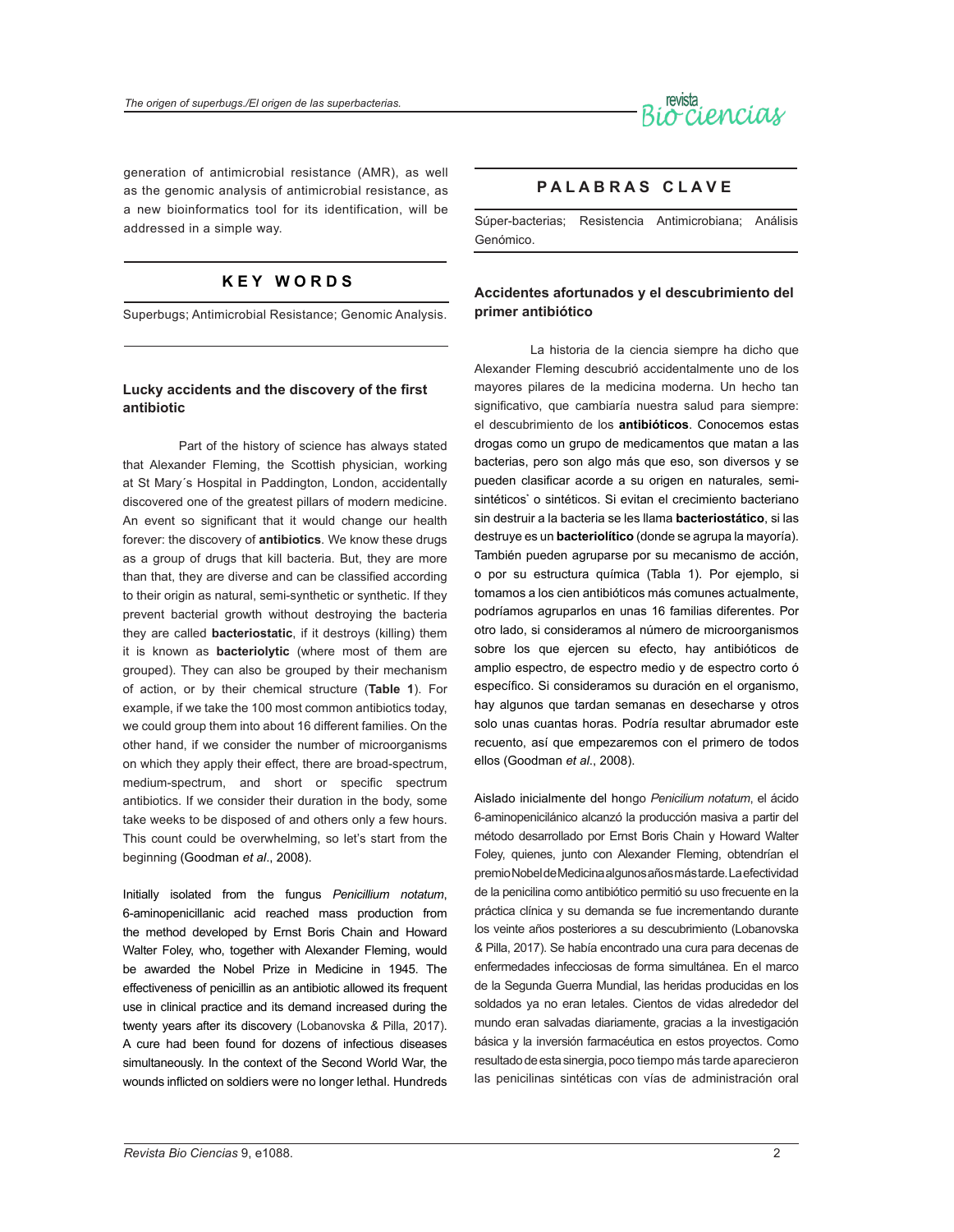

| Tabla 1.<br><b>Classificacion of Penicillinas</b> |                                |                                                                                                                                                                                 |                                                                                                                                                                                                                                         |
|---------------------------------------------------|--------------------------------|---------------------------------------------------------------------------------------------------------------------------------------------------------------------------------|-----------------------------------------------------------------------------------------------------------------------------------------------------------------------------------------------------------------------------------------|
| Appearance                                        | <b>Type</b>                    | <b>Characteristics</b>                                                                                                                                                          | Name                                                                                                                                                                                                                                    |
| First<br>Generation                               | <b>Natural penicillin</b>      | Sensitive to gastric<br>acids                                                                                                                                                   | Penicillin G. Benzylpenicillin, as a final<br>product of therapeutic interest, and isolable<br>intermediates such as isopenicillin N or<br>penicillin N.                                                                                |
|                                                   | Semi-synthetic<br>penicillins. | <b>Resistant to gastric</b><br>acids                                                                                                                                            | Penicillin V (Phenoxymethylpenicillin). It<br>is the only orally active penicillin. It has a<br>lower activity than benzylpenicillin, so it<br>is administered when it is not required to<br>reach a high concentration in the tissues. |
|                                                   |                                |                                                                                                                                                                                 | Pheneticillin                                                                                                                                                                                                                           |
|                                                   |                                |                                                                                                                                                                                 | Propicillin                                                                                                                                                                                                                             |
| Second<br>Generation                              |                                | <b>Resistant to</b><br>β-lactamases                                                                                                                                             | Methicillin<br>Nafcillin<br>Oxacillin<br>Cloxacillin<br><b>Dicloxacillin</b><br>Flucloxacillin                                                                                                                                          |
| Third<br>Generation                               |                                | <b>Aminopenicillins</b>                                                                                                                                                         | Amoxicillin<br>Ampicillin<br>Becampicillin<br>Metampicillin<br>Pivampicillin<br>Talampicillin<br>Hetacillin<br>Spicillin                                                                                                                |
| Fourth<br>Generation                              |                                | Carboxypenicillin<br>(antipseudomonas).<br>Carboxypenicillins<br>are susceptible to<br>degradation by beta-<br>lactamases, but tend to<br>be more resistant than<br>ampicillin. | Piperacillin<br>Ticarcillin<br>Apalcilin<br>Carbenicillin<br>Carfecillin<br>Carindacillin<br>Mezlocillin<br>Azlocillin                                                                                                                  |

**Table 1. Classification of Penicillins**

Penicillins and antibiotics in general usually have a first, second and even third line prescription, but the choice is determined by the bacteria rather than by the structural component of the antibiotic. It is possible that a drug is the first choice in some infections and the second or is ruled out in others. Few fourth-generation penicillins are available outside of Piperacillin, due to widespread resistance to beta-lactamases

Las penicilinas y en general los antibióticos suelen tener una prescripción de primera, segunda y hasta tercera línea, pero la elección está determinada por la bacteria más que por el componente estructural del antibiótico. Es posible que un fármaco sea de primera elección en algunas infecciones y de segunda ó quede descartado en otras. Hay pocas penicilinas de cuarta generación disponibles fuera de la Piperacilina, debido a la resistencia generalizada por las betalactamasas

of lives around the world were saved daily, thanks to basic research and pharmaceutical investment in these projects.

(la de más fácil acceso) como la penicilina V, ampicilina, flucloxacilina, cloxacilina y amoxicilina, inaugurando así la era de los antibióticos.

As a result of this synergy, synthetic penicillins with oral routes of administration (the most easily accessible) such as penicillin V, ampicillin, flucloxacillin, cloxacillin and

Alexander Fleming no era conocido por su inmaculado orden dentro del laboratorio. De hecho, se había ido de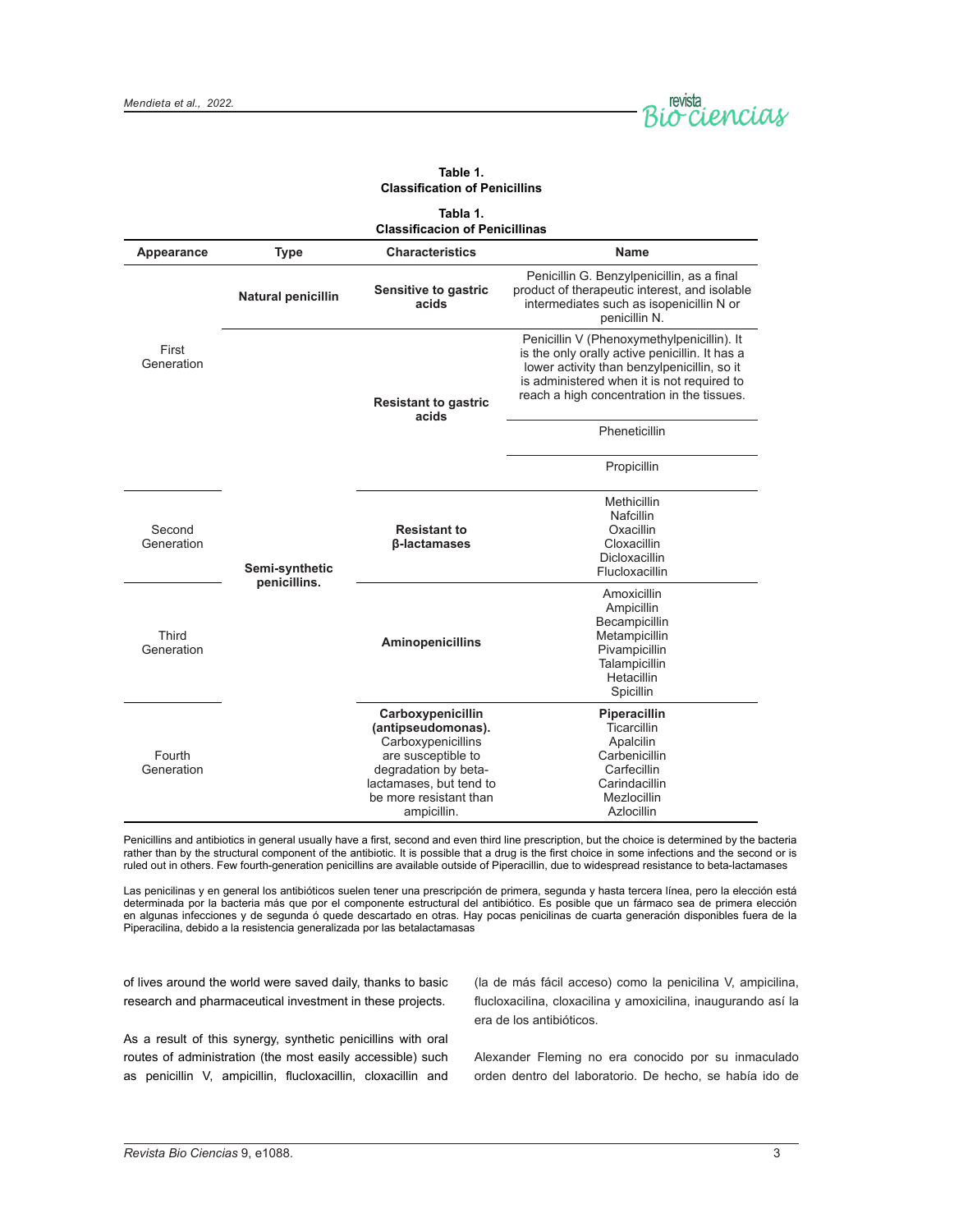# revista<br>Bio-ciencias

amoxicillin appeared shortly afterwards, thus inaugurating the era of antibiotics.

Alexander Fleming was not known for his immaculate order within the laboratory. In fact, he had gone on vacation to Scotland, leaving several culture plates on the workbench. Upon his return, on the morning of Friday, September 28, 1928, he began to discard them. It had been about a month since he had performed those bacterial cultures, and they had all been contaminated by a mold-like fungus that grows on damp bread. They were beyond useless! In the first instance, he put some of these plates in a basket to throw them away, but was interrupted by a colleague, then when he showed him his work in the cultures, he realized that the fungus that had grown inside the plate had formed a halo of inhibition in the bacterial culture ... in other words, the fungus secreted something that had destroyed all the bacteria around it. This observation was what led him to isolate the microorganism and look for this antibiotic substance in it ... the rest, as they say, is history, which ninety years later begins to be rewritten, since many bacteria silently began an adaptation process that allowed them to survive and grow in the presence of these first antibiotics. This innocent **antimicrobial resistance** (AMR), today constitutes one of the greatest threats that threatens the current and future world population: infection by pathogenic bacteria with AMR or also called **superbugs**, which are resistant to most antibiotics (WHO, 2020).

While penicillin was the first antibiotic to be developed, it was not the only one known at the time. The bactericidal activity of lysozyme (a protein with the ability to break down other proteins) was already well known, and which by the way was also discovered by Alexander Fleming in 1922, curiously after his nasal fluids reached a culture of bacteria. One day, he was checking a culture plate, and then accidentally sneezed at it ... but he did not throw it! And this is perhaps what made Fleming a great researcher, not his disorder, but his curiosity and great observation skills. This explains why years later when he saw the fungus growing in those agar plates full of bacteria, he would not throw them right away. His experience with lysozyme had made her reasonably curious to know what was going on in those culture plates.

Years later, lysozyme was discovered to be part of the defense systems of many animals. It is very efficient at keeping bacteria away and therefore is secreted in tears and saliva, however, because its way of action

vacaciones sin culpa alguna, dejando varias placas de cultivo en la mesa de trabajo. A su regreso, la mañana del viernes 28 de septiembre de 1928 comenzó a desecharlas. Ya había pasado cerca de un mes desde que realizó aquellos cultivos bacterianos, y todos se habían contaminado por un hongo parecido al moho que crece en el pan húmedo ¡Eran más que inservibles! En una primera instancia, puso algunas de éstas placas en una cesta para tirarlas, pero fue interrumpido por un colega, entonces al enseñarle su trabajo en los cultivos, se percató que el hongo que había crecido dentro de la placa había formado un halo de inhibición en el cultivo bacteriano… en otras palabras, el hongo secretaba algo que había destruido a todas las bacterias alrededor. Esta observación fue lo que lo llevo a aislar el microrganismo y buscar en él esta sustancia **antibiótica**… el resto como dicen, es una historia, que a noventa años de distancia comienza a reescribirse, ya que muchas bacterias silenciosamente iniciaron un proceso de adaptación que les permitió sobrevivir y crecer en presencia de estos primeros antibióticos. Esta inocente **resistencia a los antimicrobianos** (AMR, por sus siglas en inglés), al día de hoy constituye una de las amenazas más grandes que acecha la población mundial actual y futura: la infección por bacterias patógenas con AMR o también denominadas **súper-bacterias**, las cuales son resistentes a la mayoría de los antibióticos (WHO, 2020).

Si bien, la penicilina fue el primer antibiótico en desarrollarse, no fue el único que se conoció en aquel momento. La actividad bactericida de la lisozima (una proteína con capacidad para romper otras proteínas) ya era bien conocida, y que por cierto también fue descubierta por Alexander Fleming en 1922, curiosamente a partir de que sus fluidos nasales alcanzaron un cultivo de bacterias. Ya que mientras revisaba la caja de cultivo, le estornudó accidentalmente... ¡pero no la tiro!, y esto es quizás lo que hizo a Fleming un gran investigador, no su desorden, sino su curiosidad y gran capacidad de observación. Esto explica por qué años más tarde cuando vio el hongo que crecía en aquellas cajas de bacterias no las tiraría de inmediato. Su experiencia con la lisozima le había generado una razonable curiosidad por saber que pasaba en aquellas cajas de cultivo.

Años más tarde, se descubrió que la lisozima forma parte de los sistemas de defensa de muchos animales. Es muy eficiente para mantener a raya a las bacterias y por ello se secreta en las lágrimas y la saliva, sin embargo, debido a que actúa rompiendo literalmente "bacteria por bacteria" su eficiencia es menor que la de la penicilina (Fortoul, 2019).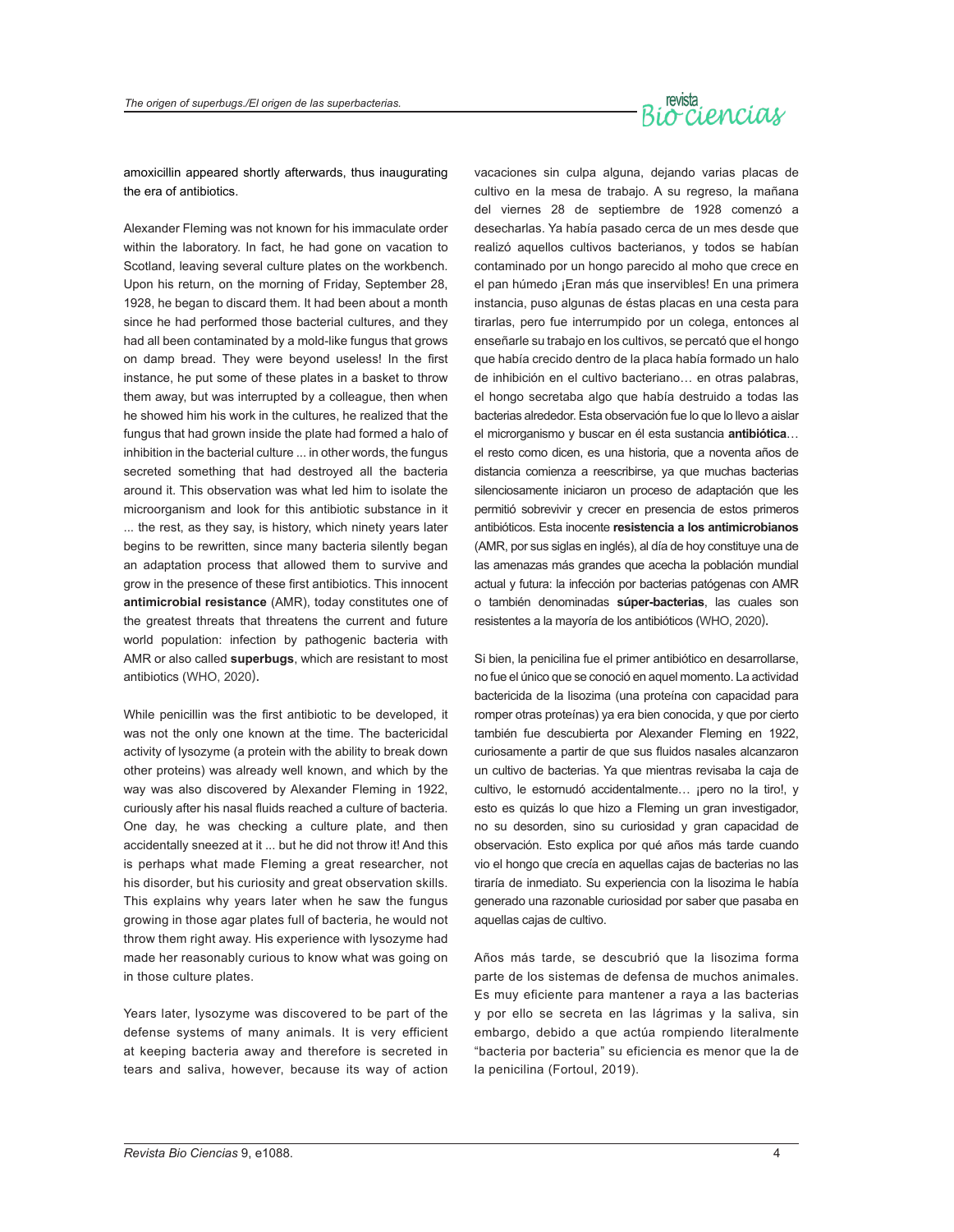

and efficiency are less effective than that of penicillin (Fortoul, 2019).

#### **Colors under the microscope: first identification tool**

Antibiotics such as penicillin act very fast, but to talk about their mechanism we must first talk about bacteria. We can differentiate the millions of bacteria into two large groups: **Gram-positive (+) and Gram-negative (-) bacteria**. This name is due to Han Christian Gram, who made a blue-violet dye, which penetrated some bacteria, staining them a blue-violet color. So he could easily classify them as positive, those bacteria that stained, and negative those that did not. The key to this was the bacterial envelope, since the negative or Gram (-) had what is known as a cell wall, a rigid protective envelope that does not allow the passage of the dye. In this group, we can find many of the bacteria that make us sick, such as *Neisseria gonorrhoeae*, which causes gonorrhea - a sexually transmitted disease (STD), *Neisseria meningitidis* that causes meningitis or *Moraxella catarrhalis*, whose infection causes respiratory symptoms, among others. Some of them mainly cause respiratory diseases (*Haemophilus influenzae, Klebsiella pneumoniae, Legionella pneumophila, Pseudomonas aeruginosa*), urinary diseases (*Escherichia coli, Proteus mirabilis, Enterobacter cloacae, Serratia marcescens*) and gastrointestinal diseases such as *Helicobacter pylori* and *Salmonella*. Other members of this group are opportunists and attack when your body is weak, which is why they are associated with nosocomial infections such as *Acinetobacter baumanii*.

On the other hand, positive or Gram (+) bacteria do not have a protective covering like the cell wall, instead, they have a pair of semi-permeable membranes that provides protection from the external environment, so their membrane allows the passage of the dye and they stain blue-violet when viewed under the microscope. This group includes both mobile (via flagella) and immobile species with bacillus (*Bacillus, Clostridium, Corynebacterium, Lactobacillus, Listeria)* or coconut *(Staphylococcus, Streptococcus*) shape (Whitman *et al.,* 2012).

#### **Colores bajo el microscopio: primera herramienta de identificación**

Los antibióticos como la penicilina actúan muy rápido, pero para hablar de su mecanismo debemos hablar primero de las bacterias. Podemos diferenciar a los millones de bacterias en dos grandes grupos: las bacterias **Gram positivas (+) y Gram negativas (-)**. Este nombre se debe a Han Christian Gram, quien fabricó un colorante azul-violeta, mismo que penetraba en algunas bacterias tiñéndolas de un color azul. Por lo que fácilmente pudo clasificarlas como positivas, a aquellas bacterias que se teñían y como negativas a las que no. La clave de esto, era la envoltura bacteriana, ya que las negativas o Gram (-) tenían lo que se conoce como pared celular, una envoltura protectora rígida y que no permite el paso del colorante. En este grupo, podemos encontrar a muchas de las bacterias que nos enferman como *Neisseria gonorrhoeae*, que ocasiona la gonorrea -una enfermedad de trasmisión sexual (STD), a *Neisseria meningitidis* que causa la meningitis o a *Moraxella catarrhalis,* cuya infección provoca síntomas respiratorios, entre otros. Algunas de ellas causan principalmente enfermedades respiratorias (*Haemophilus influenzae, Klebsiella pneumoniae, Legionella pneumophila, Pseudomonas aeruginosa*), enfermedades urinarias *(Escherichia coli, Proteus mirabilis, Enterobacter cloacae, Serratia marcescens*) y enfermedades gastrointestinales como *Helicobacter pylori y Salmonella*. Otros miembros de este grupo son oportunistas y atacan cuando tu cuerpo está débil, por lo cual están asociadas a infecciones nosocomiales como *Acinetobacter baumanii*.

Por otro lado, las bacterias positivas ó Gram (+), no tienen una cubierta protectora como la pared celular, en cambio, tienen un par de membranas semipermeables que les brinda protección del medio externo, por lo que su membrana permite el paso del colorante y se tiñen de azul violeta cuando se observan al microscopio. En este grupo se incluyen especies tanto móviles (vía flagelos) como inmóviles con forma bacilo (*Bacillus, Clostridium, Corynebacterium, Lactobacillus, Listeria)* o de coco *(Staphylococcus, Streptococcus*) (Whitman *et al.,* 2012).

#### **El contrataque bacteriano: la primera resistencia**

La pared celular es un componente esencial de protección bacteriana que se encuentra compuesta principalmente de cadenas de azúcares alternando con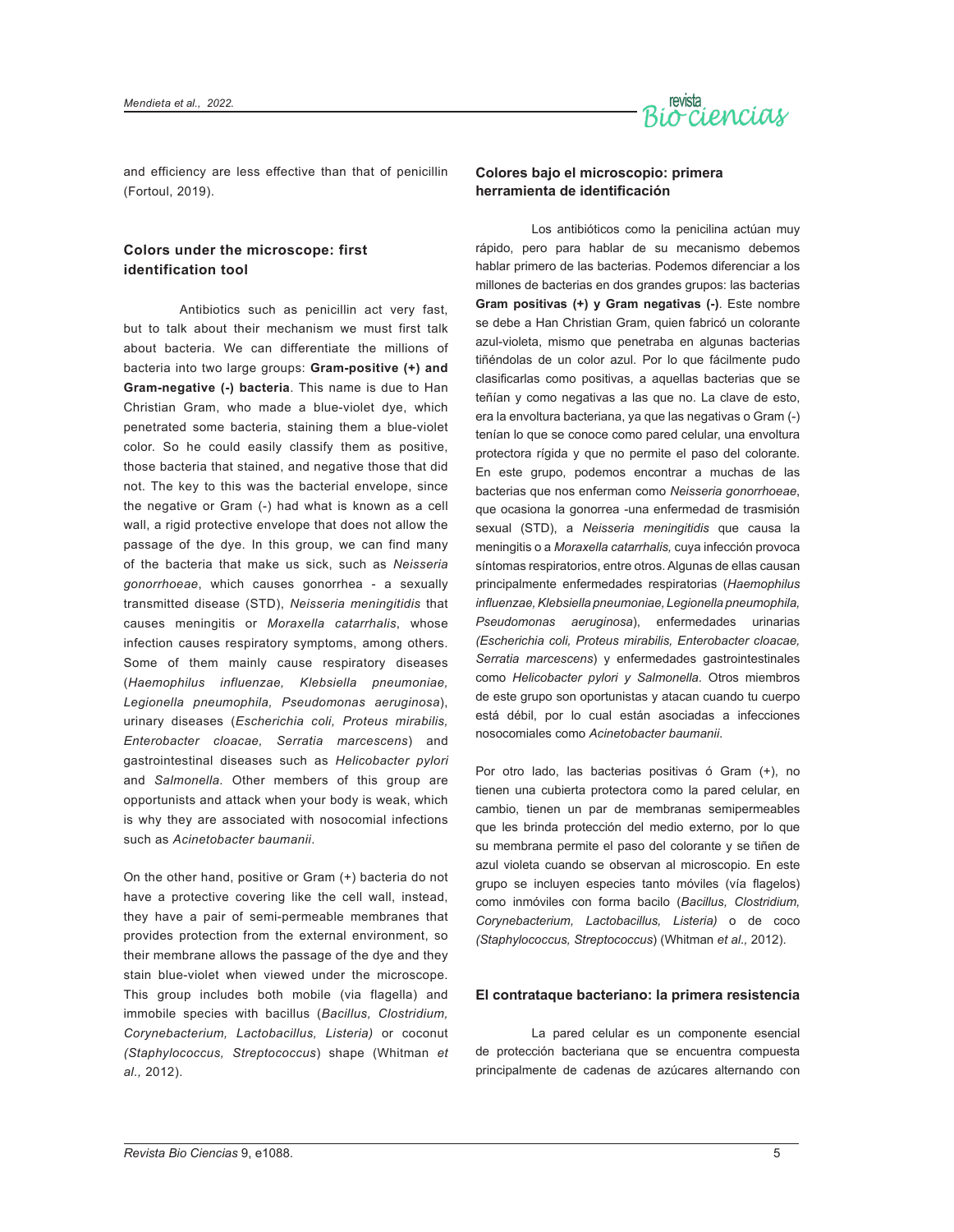

#### **The bacterial counterattack: the first resistance**

The cell wall is an essential component of bacterial protection that is mainly composed of sugar chains alternating with other molecules. The antibiotic activity of penicillin is conferred by the ability to block cell wall synthesis in Gram negative bacteria. When this drug reaches the place where the wall is made, it binds to the protein responsible for placing it on the wall (that is, it sticks to an enzyme, but can no longer be detached), therefore, it disables the enzyme that makes the cell wall.

Penicillin mimics the structure of the last two D-alanine residues present in all these peptides, in such a way that the transpeptidase enzyme binds covalently to penicillin and is irreversibly blocked in its catalytic site. Bacteria, left without the protection of the wall, are very susceptible to degradation by changes in the osmotic composition or pH, and die. This inhibition of proteoglycan synthesis leads to penicillins being generally more active against Gram-positive bacteria, since it is in them where the activity of **DD-transpeptidase** is the highest than against Gram-negative bacteria (Lobanovska *&* Pilla, 2017). This is because Gram-negative bacteria have an additional protection called the outer membrane, which acts as a selective barrier that blocks the permeability of penicillin. In addition, Gram-negative bacteria have evolutionarily acquired the coding genes to synthesize enzymes called penicillinases or beta-lactamases, which hydrolyze (break) the beta-lactamic ring of this drug, rendering it inactive (Lobanovska *&* Pilla, 2017).

With the use of the first penicillins, the first bacterial counterattack occurred: the appearance of resistant Gram-positive strains. Therefore, the pharmaceutical synthesis focused on semi-synthetic penicillins that had penicellase-resistant beta-lactamic rings. An example of these are oxacillin, methylcillin and dicloxacillin, which were considered second generation penicillins. However, their spectrum of action was too narrow, therefore, in the mid-1960s, third-generation aminopenicillins or penicillins appeared, such as amoxicillin and ampicillin, which had a broader spectrum, acting on Gram-positive bacteria and Gram-negative. Even in the late 1970s, a fourth generation known as carboxypenicillins began to be synthesized (Table1). Parallel to the development of penicillin, the search for antibiotics in other organisms such as *Cephalosposrium acremonium*, resulted in

otras moléculas. La actividad antibiótica de la penicilina la confiere la capacidad para bloquear la síntesis de la pared celular en bacterias Gram negativas. Cuando este fármaco llega a el lugar donde se fabrica la pared, se une a la proteína encargada de colocarla en la misma (es decir, se pega a una enzima, pero ya no se puede despegar), por lo tanto, inhabilita a la enzima que fabrica la pared celular.

La penicilina mimetiza la estructura de los dos últimos residuos de D-alanina presentes en todos estos péptidos, de tal forma que la enzima transpeptidasa se une covalentemente a la penicilina y queda bloqueada en su sitio catalítico de forma irreversible. Las bacterias, al quedar sin la protección de la pared, son muy susceptibles a degradarse por los cambios en la composición osmótica o pH, y mueren. Esta inhibición en la síntesis del proteoglicano, conlleva a que en general las penicilinas sean más activas contra bacterias Gram-positivas, ya que es en ellas donde está la más alta la actividad de la **DD-transpeptidasa** que contra Gram-negativas (Lobanovska *&* Pilla, 2017). Esto se debe a que, las bacterias Gram-negativas cuentan con una protección adicional llamada membrana externa, que actúa como una barrera selectiva que bloquea la permeabilidad de la penicilina. Además, las bacterias Gram-negativas evolutivamente han adquirido los genes codificantes para sintetizar unas enzimas llamadas penicilinasas o beta-lactamasas, mismas que hidrolizan (rompen) el anillo beta-lactámico de este fármaco, haciéndolo inactivo (Lobanovska *&* Pilla, 2017).

Con el uso de las primeras penicilinas se dio el primer contrataque bacteriano: la aparición de cepas Gram-positivas resistentes. Como consecuencia, la síntesis farmacéutica se enfocó en penicilinas semi-sintéticas que tenían anillos betalactámicos resistentes a penicilasas. Un ejemplo de ellas son la oxacilina, metilcilina y dicloxacilina, que se consideraron penicilinas de segunda generación. Sin embargo, su espectro de acción era demasiado estrecho, por tanto, a mediados de los años 60´s aparecieron las aminopenicilinas o penicilinas de tercera generación como la amoxicilina y la ampicilina, que eran de amplio espectro, actuando sobre bacterias Grampositivas y Gram-negativas. Incluso a finales de los 70's comenzó a sintetizarse una cuarta generación conocida como carboxipenicilinas (Tabla 1). Paralelamente al desarrollo de la penicilina, la búsqueda de antibióticos en otros organismos como el *Cephalosposrium acremonium,* dio como resultado el descubrimiento de las cefalosporinas, cuya química combinatoria ha dado cinco generaciones de medicamentos, en parte desarrollados por la adquisición de resistencia a las primeras generaciones (Whitman *et al*., 2012).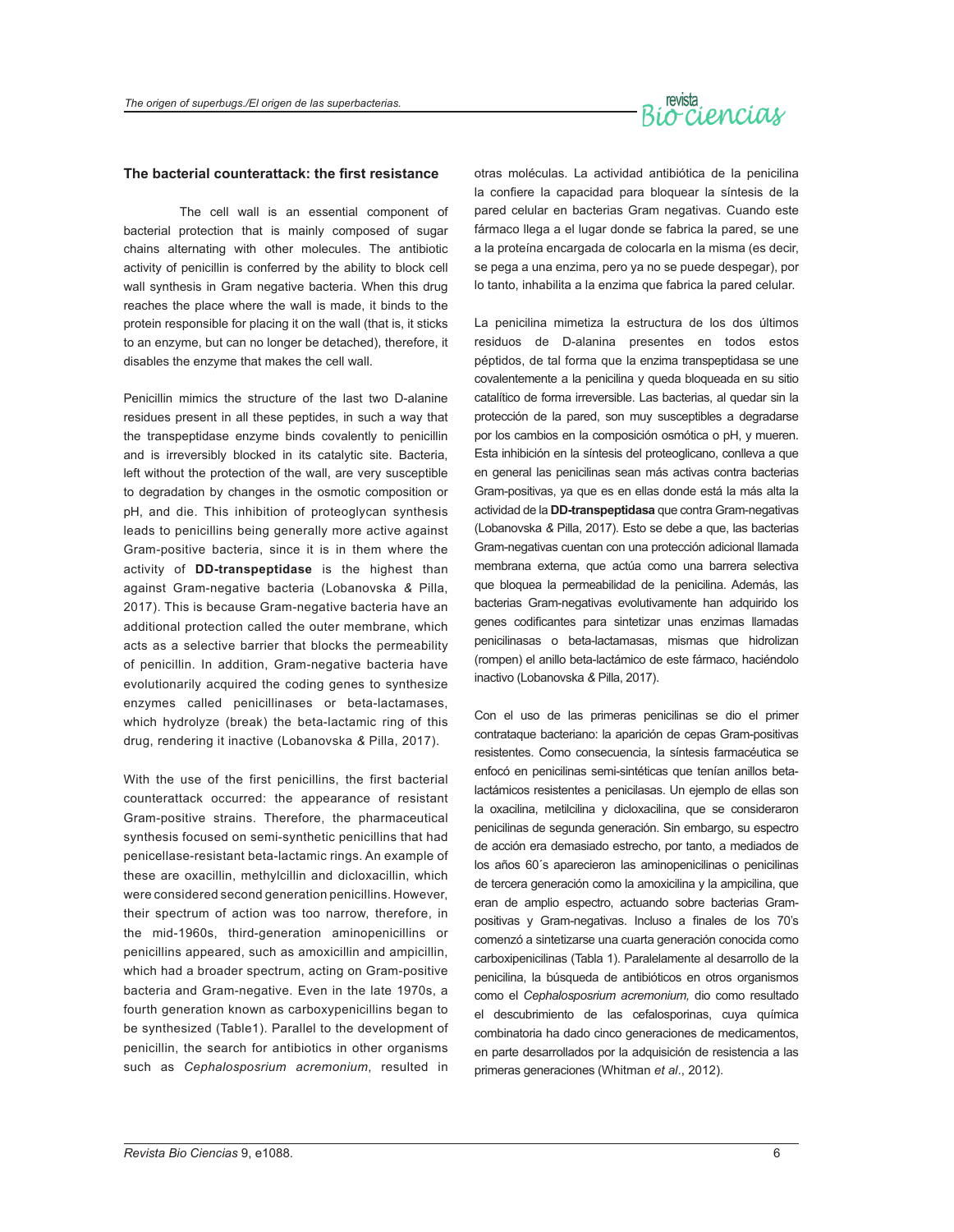

the discovery of cephalosporins, whose combinatorial chemistry has given five generations of drugs, partly developed by the acquisition of resistance to the first generations (Whitman *et al*., 2012).

#### **The origin of resistance**

The causes of antimicrobial resistance (AMR) are multifactorial in nature, but the indiscriminate use of **low-quality or expired drugs** and **lack of supervision** by health authorities mainly have been recognized as the most common in enterobacteria and respiratory pathogens. In addition, the conditions of poor hygiene, the inappropriate use of antibiotics and medical malpractice, as well as the lack of regulation in pharmaceutical marketing or the lack of adherence to regulations. Almost all of these conditions are entrenched in developing countries, and it is currently here where the greatest number of microorganisms resistant to ampicillin, tetracycline and sulfonamides are found (Hang-Wei *et al*., 2016).

The circulation of strains resistant to the latter is not only due to human interaction, since the abuse in the prescription of sulfadiazine in pigs has promoted the establishment of genes involved in the degradation of sulfonamides (resistance genes) found in bacteria that make up the microbiota in the **rhizosphere** (part of the soil located immediately below the living roots) of maize (Kopmann *et al*., 2013). In recent years this group of genes has been called ARG (*Antibiotic Resistance Genes*), of the which have been counted up to 52 ARGs present in the soil microbiota regularly exposed to fertilization with manure from cattle treated with antibiotics. **Most of the bacteria present in the soil are not pathogenic.** However, an issue of concern is the development and expression of AMR genes in freeliving bacteria and their subsequent horizontal transfer to surrounding bacteria caused by supplementation with antibiotics in pig feed. It has been proven that soil bacteria maintain high ARGs for several months when said soil is fertilized with manure from these animals, even when a sub-therapeutic dose is handled (Kopmann *et al*., 2013; Hang-Wei *et al*., 2016). Under these conditions, the arrival of a human pathogen and its Interaction with these microorganisms is catastrophic. Finally, irrigation with sewage or treated (poorly) water ends up providing the ideal microenvironment to generate super pathogenic bacteria.

#### **El origen de la resistencia**

Las causas de la resistencia a los antimicrobianos (AMR) son de índole multifactorial, pero se han reconocido como las más comunes en enterobacterias y patógenos respiratorios al uso indiscriminado de **medicamentos de baja calidad** o caducados **y falta de supervisión** por parte de las autoridades sanitarias principalmente. Se suman las condiciones de poca higiene, el uso inadecuado de antibióticos y la mala práctica médica, así como la falta de regulación en la comercialización farmacéutica ó la falta de apego a las normativas. Casi la totalidad de estas condiciones se encuentran arraigadas en países en vías de desarrollo, y actualmente es aquí donde se encuentran el mayor número de microorganismos resistentes a ampicilina, tetraciclina y sulfonamidas (Hang-Wei *et al*., 2016).

La circulación de cepas resistentes a estos últimos no sólo se debe a la interacción humana, ya que el abuso en la prescripción de sulfadiazina en cerdos ha promovido el establecimiento de genes involucrados en la degradación de sulfonamidas (genes de resistencia) encontrados en las bacterias que conforman la microbiota en la **rizosfera** -parte del suelo localizada inmediatamente debajo de las raíces vivas— del maíz (Kopmann *et al*., 2013). En los últimos años se ha denominado a este grupo de genes como ARG (*Antibiotic Resistance Genes*, por sus siglas en inglés), de los cuales se han contabilizado hasta 52 ARGs presentes en la microbiota del suelo expuesto regularmente la fertilización con estiércol proveniente de ganado tratado con antibióticos. La mayoría de las **bacterias presentes en el suelo no son patógenas,** sin embargo, un aspecto preocupante es el desarrollo y expresión de genes de AMR en bacterias de vida libre y su posterior transferencia horizontal a las bacterias circundantes causado por la suplementación con antibióticos en el alimento porcino. Se ha comprobado que las bacterias del suelo mantienen elevados los ARGs por varios meses cuando dicho suelo es fertilizado con el estiércol proveniente de estos animales, incluso cuando se maneja una dosis subterapéutica (Kopmann *et al*., 2013; Hang-Wei *et al*., 2016). Bajo estas condiciones, la llegada de un patógeno humano y su interacción con estos microorganismos resulta catastrófico. Finalmente, el riego con aguas negras ó tratadas (deficientemente) terminan por propiciar el microambiente idóneo para generar súper-bacterias patógenas.

#### **Pláticas entre bacterias: transferencia de información genética**

Actualmente se conoce como *mobiloma* al conjunto de genes localizados en elementos móviles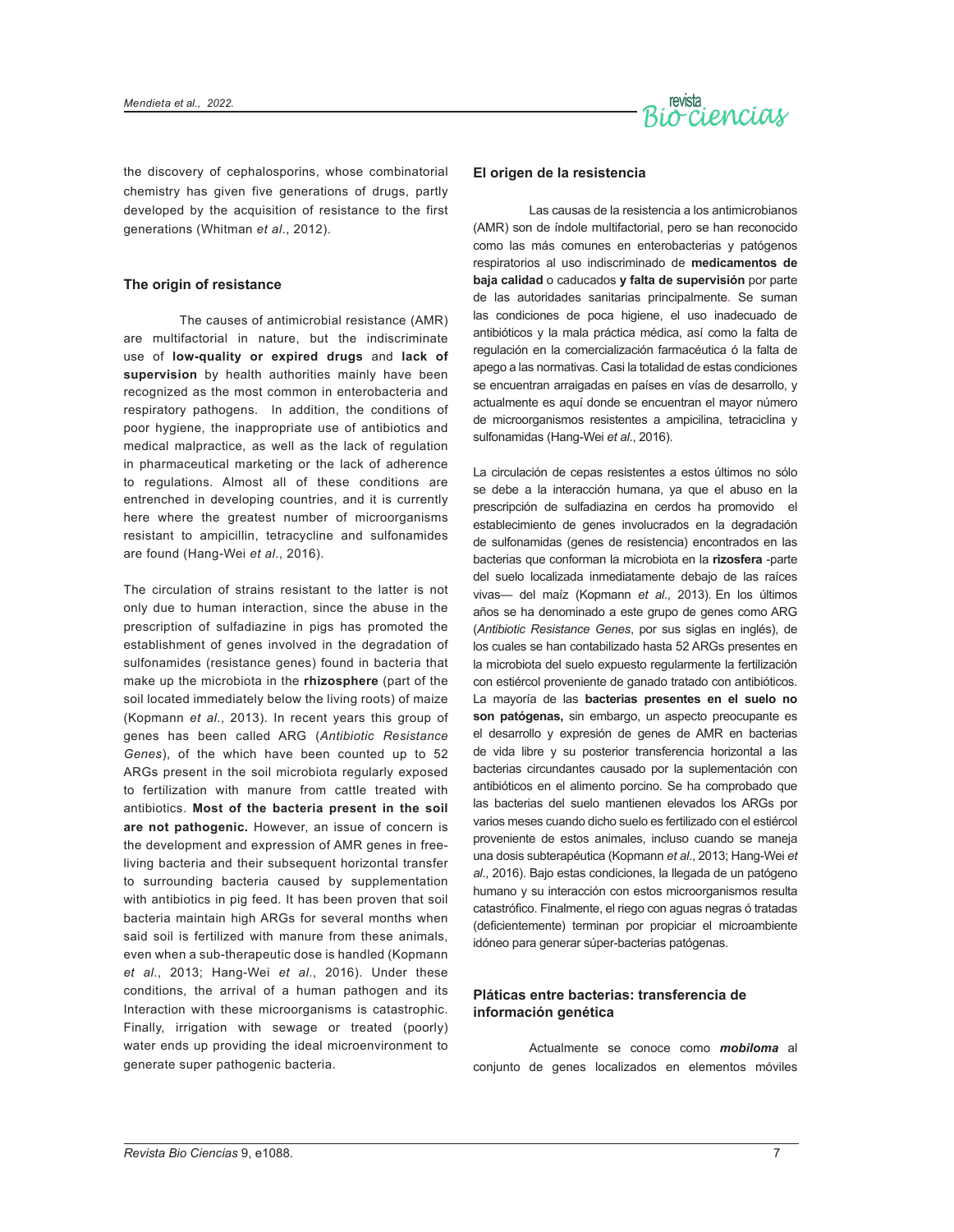#### **Talks between bacteria: transfer of genetic information. Bacterial gatherings**

Currently known as *mobilome* is the set of genes located in bacterial mobile elements (MGE), such as plasmids, IS elements, transposons, islands of pathogenicity and integron-associated gene cassettes (IAGC) (Da Silva & Dominguez, 2016). These genes are often referred to as flexible in composition and can encode virulence factors, secretory toxins such as cholera, and antibiotic resistance. Horizontal transfer of MGE between bacteria is well documented, and therefore MGE genes may be are subject to continuous evolution and environmental changes, which can be induced or significantly accelerated by human activities.

Until a few years ago, the genus *Psycrobacter* was classified as an opportunistic pathogen in humans, however, this bacterium was recently identified as the cause of severe meningitis that had a fatal outcome. The antimicrobial profile found in this bacterium was quite broad (Ortíz-Alcántara *et al.*, 2016), evidencing the presence of a **superbug.** Another worrying example is the case of *Acinetobacter baumannii* (Kopmann *et al*., 2013) with resistance to carbapenems, since this drug is perhaps the most powerful that currently exists, making it also one of the last existing therapeutic options, so the appearance of pathogenic strains with the ability to inactivate it severely limits the ability to combat and eradicate these organisms. However, it is even more worrying to find that extended-spectrum beta-lactamase enzymes (or **ESBL**) confer **resistance to all penicillins**, and also to third and fourth generation **cephalosporins**, as well as **carbapenems**, generating multidrug-resistant bacteria or superbugs, which once established within nosocomial environments, as the *Acinetobacter* or *Pseudomonas* genus inhabit, produce almost uncontrollable outbreaks (Morfin-Otero & Rodríguez-Noriega, 1999).

On the other hand, the number of circulating strains of *Mycobacterium tuberculosis* with resistance to multiple antibiotics is increasing (Mbelele *et al*., 2018). Derived from these interactions between bacteria and human activities, a scenario not previously foreseen with the exception of Fleming himself is developing: the combination of plasticity in the genetic

bacterianos (MGE, por sus siglas en inglés), tales como plásmidos, elementos IS, transposones, islas de patogenicidad y los casetes de genes asociados a integrones (IAGC) (Da Silva & Dominguez, 2016). Estos genes a menudo están referidos como de composición flexible y pueden codificar factores de virulencia, toxinas de secreción como en el caso del cólera y la resistencia a antibióticos. La transferencia horizontal de MGE entre bacterias se encuentra bien documentado, y por lo tanto es posible que los genes MGE sean sujetos a una evolución continua y cambios medioambientales, mismos que pueden ser inducidos o significativamente acelerados por las actividades humanas.

Hasta hace pocos años, se tenía catalogado al género *Psycrobacter* como patógeno oportunista en humanos, sin embargo, recientemente se identificó a esta bacteria como causante de un cuadro de meningitis grave que tuvo un desenlace fatal. El perfil de antimicrobianos encontrado en esta bacteria fue bastante amplio (Ortíz-Alcántara *et al*., 2016) evidenciando la presencia de una **superbacteria**. Otro ejemplo preocupante es el caso de Acinetobacter *baumannii* (Kopmann *et al*., 2013) con resistencia a carbapenémicos*,* este fármaco es quizás el más poderoso que existe actualmente, pero por lo tanto, también es una de las ultimas opciones terapéuticas existentes, así que la aparición de cepas patógenas con la capacidad de inactivarlo, limita gravemente la capacidad de maniobra ante estos organismos. Sin embargo, es más preocupante aún encontrar que las enzimas betalactamasas de espectro extendido (ó **ESBL**) confieren resistencia a **todas las penicilinas**, y también a **cefalosporinas** de tercera y cuarta generación, así como a **carbapen**émicos, generándose bacterias multidrogo-resistentes ó superbacterias, que una vez establecida dentro de ambientes nosocomiales, tal cual habitan los géneros *Acinetobacter* ó *Pseudomona,*  producen brotes casi incontrolables (Morfin-Otero & Rodríguez-Noriega, 1999).

Por otro lado, el número de cepas circulante de *Mycobacterium tuberculosis* con resistencia ha múltiples antibióticos va en incremento (Mbelele *et al*., 2018). Derivado de estas interacciones entre las bacterias y las actividades humanas, se está desarrollando un escenario no previsto anteriormente con excepción del propio Fleming: la combinación de la plasticidad en el intercambio genético entre microorganismos de vida libre (quienes cuentan con múltiples mecanismos en la transferencia horizontal de información), con los mecanismos de resistencia antimicrobiana derivados de la presión selectiva al crecer la concentración de antibióticos y derivados dentro del medio ambiente. Este escenario a obligado a cambiar las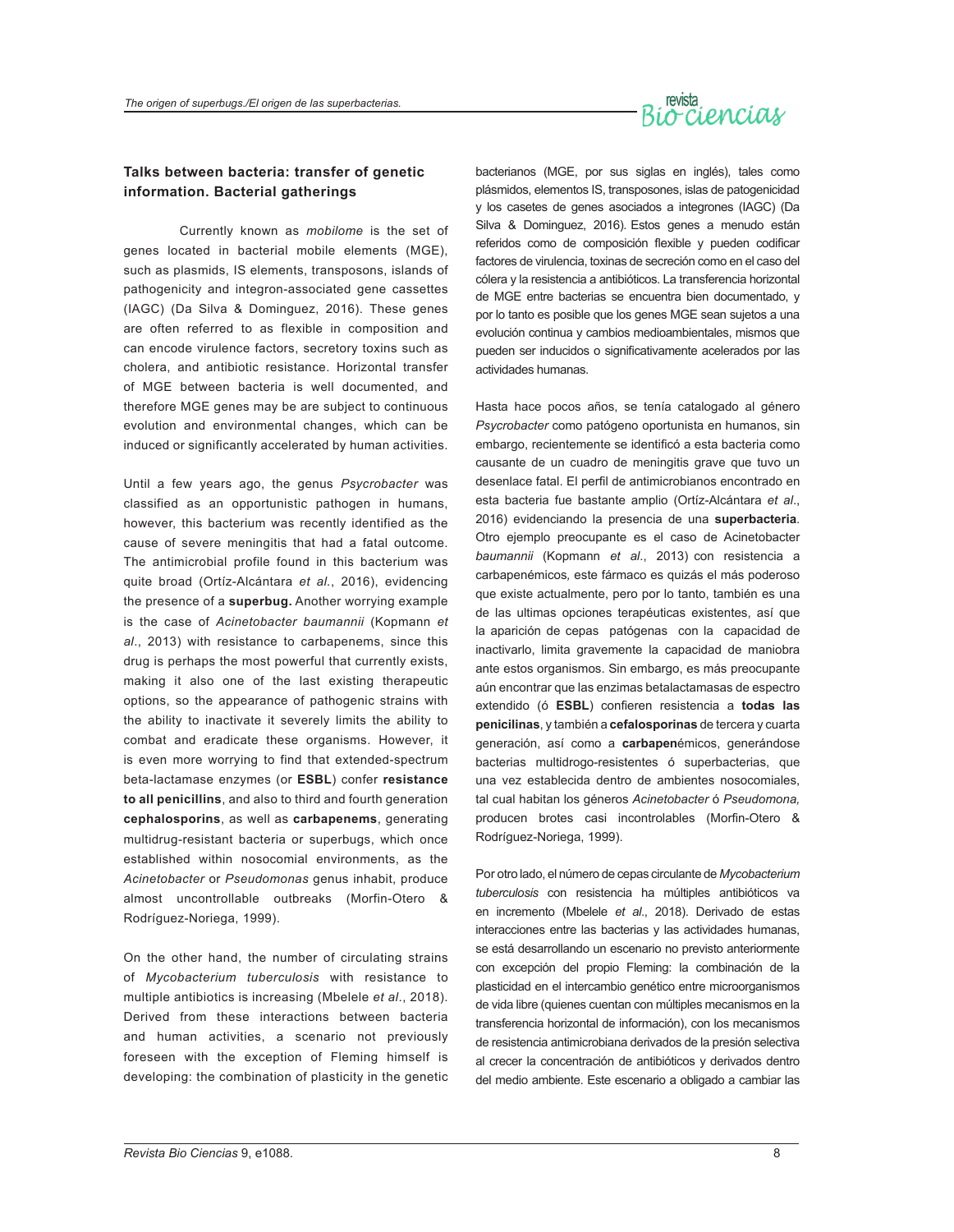

exchange between free-living microorganisms (which have multiple mechanisms in horizontal transfer of information), with the antimicrobial resistance mechanisms derived from the selective pressure as the concentration of antibiotics and derivatives within the environment increases. This scenario has forced a change in priorities in health policies around the world (Mbelele *et al*., 2018; WHO, 1997).

#### **The new tool to identify pathogens**

Research on resistance to carbapenems by *Acinetobacter, Pseudomona aeruginosa* and *Enterobacteriaceae*, as well as the incorporation of new antibiotics against them, is considered the most critical level in the **WHO** (World Health Organization) priority list. This is followed by the resistance reported for *Staphylococcus aureus, Campylobacter, Salmonella, Neisseria and Enterococcus* (WHO, 2020).

The ability of whole genome sequencing of an organism, (WGS) is a high technology tool that allows the identification of these pathogens. In the 1970s and 1980s, considering obtaining the complete genome of any organism was not only overwhelming, but practically impossible and unaffordable. Back then, the technology allowed to advance to 160 base pairs per week. The sequence of a 1600 bp gene could be completed in no less than 10 weeks. But a 5 million base pair bacterial genome was impractically time consuming and expensive. The improvement brought by automated sequencers based on the Sanger method, which led to the start of the human genome sequencing project in the 1990s, incorporating 67 laboratories from around the world. It took about 13 years to sequence the 3.4 billion base pairs that our genome has, roughly at the cost of one dollar a base (Hernández *et al*., 2020).

Currently, massive sequencers can obtain the genome of 96 bacteria in one working day. However, leaving behind the laboratory and the refinement of the molecular methods that were developed for this type of technology, it is in the development of software to analyze the genome, where the most important advances in this fight against pathogens are recorded day by day (Hernández *et al*., 2020).

prioridades en las políticas de salud de todo el Mundo (Mbelele *et al*., 2018; WHO, 1997).

#### **La nueva herramienta para identificar patógenos**

La investigación sobre la resistencia a carbapenémicos por *Acinetobacter, Pseudomona aeruginosa y Enterobacteriaceae,* así como la incorporación de nuevos antibióticos contra ellos, es considerado como el nivel más crítico en la lista de prioridades de la **WHO** (Organización Mundial de la Salud). A ello le siguen las resistencias reportadas para *Staphylococcus aureus, Campylobacter, Salmonella, Neisseria y Enterococcus* (WHO, 2020).

La capacidad de secuenciación de genoma completo de un organismo, (abreviado WGS del inglés *Whole Genome Sequencing*) es una herramienta de alta tecnología que permite la identificación estos patógenos. En los años setentas y ochentas, considerar obtener el genoma completo de cualquier organismo era no solamente abrumador, sino prácticamente imposible e incosteable. La tecnología de entonces permitía avanzar exageradamente a 160 pares de bases por semana. La secuencia de un gen de 1600 pb podría completarse en no menos de 10 semanas. Pero un genoma bacteriano de 5 millones de pares de bases resultaba impráctico tardado y costoso. La mejora que trajeron los secuenciadores automatizados basados en el método de Sanger, logró que en los años 90tas se iniciara el proyecto de la **secuenciación del genoma humano**, incorporando 67 laboratorios de todo el mundo. Se tardaron cerca de 13 años en secuenciar 3400 millones de pares de bases que tiene nuestro genoma, aproximadamente al costo de un dólar la base (Hernández *et al*., 2020).

Actualmente los secuenciadores masivos pueden obtener el genoma de 96 bacterias en un día de trabajo. Sin embargo, dejando atrás el laboratorio y el refinamiento de los métodos moleculares que se desarrollaron para este tipo de tecnología, es en el desarrollo de software para analizar el genoma, donde día a día se registran los avances más importantes en esta lucha contra los patógenos **multidrogoresistentes** (Hernández *et al*., 2020).

Si bien es cierto que la tecnología computacional ha sido un parteaguas en la vida de la humanidad desde hace varias décadas, han sido en los últimos 20 años cuando se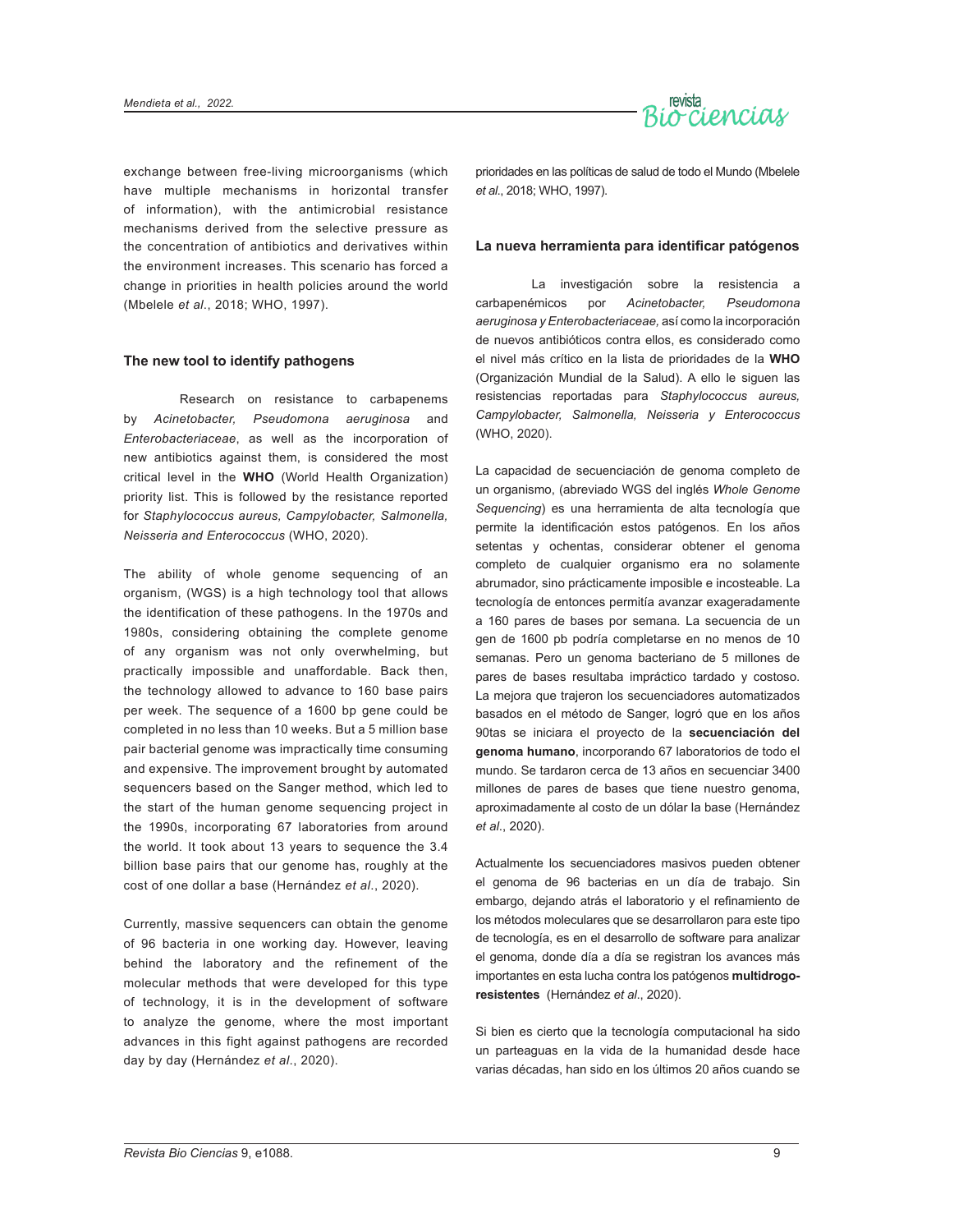## revista<br>Biorcienciay

While it is true that computer technology has been a breaking point in the life of humanity for several decades, it has been in the last 20 years when a significant improvement in hardware has been achieved to think about the organization of **massive data**, at the same time the improvement of software for the genomic analyses has grown significantly. Current programs allow the distribution, analysis and storage of data from the complete genomes of bacteria, viruses, plants and even the human genome. The abundance of data is what marks this era, and what it demands is the efficient organization of our tools to extract information. It is in this niche where **bioinformatics** was born, which involves biological, chemical, statistical and mathematical elements focused on the analysis of DNA and/or protein sequences. The comparison of sequences, the identification of patterns, the ordering of variations and mutations in regions and domains of these sequences, are capable of predicting a phenotype based on statistical estimates; that is, the sequence of the complete bacterial genome can tell us how the bacterium is going to behave during an infection, and therefore how to attack it.

The first achievement was the consolidation of international databases, such as that of the National Center for Biotechnology Information or NCBI (**<https://www.ncbi.nlm.nih.gov/>** ), which has been concentrating information for several decades and its main contribution is to have public data collections where we can find scientific articles of all kinds, genome sequences, genomic profiles, genes, point mutations, and genomic references. Indeed, we can find genes identified as responsible for antimicrobial resistance. It offers the reference materials, but the analysis is at the user's own expense (WHO, 2020).

The new platforms allow users with minimal training to perform complex analysis of DNA or protein sequences, with the option for the analyzed data to be viewed by other researchers around the world and the circulation route of a microorganism can be established. For example, the **Comprehensive Antibiotic Resistance Database o CARD (<https://card.mcmaster.ca> ),** site is a database specialized in housing **resistance genes**, their products and associated phenotypes, it contains 3146 reference sequences, 1782 single nucleotide polymorphisms (SNPs), 2756 publications. On this basis, predictions of "packages" of resistance genes (or *resistome*) of about 221 pathogens logró un mejoramiento significativo del hardware como para pensar en la organización de **datos masivos**, hecho al que siguió el mejoramiento del software. Los programas actuales, permiten la distribución, análisis y almacenamiento de datos provenientes de genomas completo de bacterias, virus, plantas e inclusive el genoma humano. La abundancia de datos es lo que marca esta era, y lo que demanda es la organización eficiente de nuestras herramientas para extraer información. Es en este nicho donde nace la **bioinformática**, que involucra elementos biológicos, químicos, estadísticos y matemáticos enfocados al análisis de secuencias de DNA y/o proteína. La comparación de secuencias, la identificación de patrones, el ordenamiento de variaciones y mutaciones en regiones y dominios de estas secuencias, son capaces de predecir un fenotipo en base a estimaciones estadísticas; es decir, la secuencia del genoma completo bacteriano, nos puede decir cómo se va a comportar la bacteria durante una infección, y por lo tanto la forma de atacarla.

El primer logro fue la consolidación de las bases de datos internacionales, como la del National Center for Biotechnology Information abreviada NCBI (**[https://www.](https://www.ncbi.nlm.nih.gov/) [ncbi.nlm.nih.gov/](https://www.ncbi.nlm.nih.gov/)** ), misma que lleva concentrando información desde hace varias décadas y su principal aportación son las colecciones públicas de datos donde podemos encontrar desde artículos científicos de toda clase, secuencias de genomas, perfiles genómicos, genes, mutaciones puntuales, referencias genómicas y un largo etcétera, donde destaca la incorporación de genes identificados como responsables de la resistencia a antimicrobianos. Ofrece los materiales de referencia, pero el análisis va por cuenta del usuario (WHO, 2020).

Las nuevas plataformas, permiten que usuarios con entrenamiento mínimo puedan realizar análisis complejos de secuencias, tanto de DNA como de proteínas, con opción a que los datos analizados sean vistos por otros investigadores en el mundo y se pueda establecer la ruta de circulación de un microorganismo en particular. Por ejemplo, el sitio **Comprehensive Antibiotic Resistance Database o CARD [\(https://card.mcmaster.ca](https://card.mcmaster.ca) ),** que es una base de datos especializada en albergar **genes de resistencia**, sus productos y fenotipos asociados. Contiene 3146 secuencias de referencia, 1782 polimorfismos de un solo nucleótido (SNPs), 2756 publicaciones. En esta base se han realizado predicciones de "*paquetes*" de genes de resistencia (ó resistoma) de unos 221 patógenos, y se han identificado unos 10272 cromosomas, 1872 islas genómicas, 22,692 plásmidos y 213,809 alelos, datos que se encuentran disponibles para compararlos con la bacteria de interés y con opción a ser tan estricto (ó laxo) en la comparación como el usuario decida (WHO, 2020).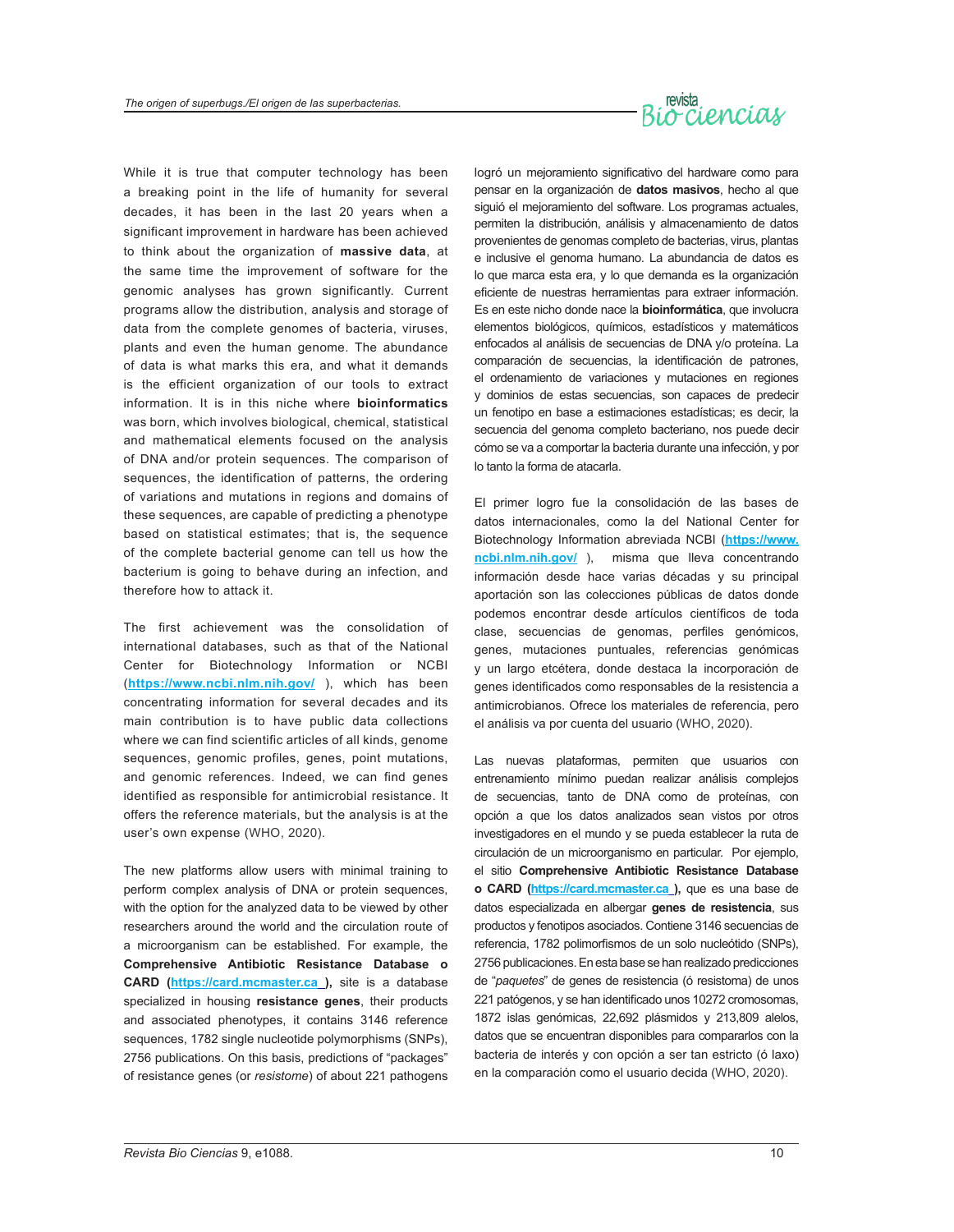

have been made, and about 10272 chromosomes, 1872 genomic islands, 22692 plasmids and 213809 alleles have been identified, data that are available for comparison with the bacteria of interest and with the option to be as strict (or lax) in the comparison as the user decides (WHO, 2020).

At the next level of analysis is the **pathogenwatch (***<https://pathogen.watch>***),** platform sponsored by the Sanger Institute in England. The site can analyze several microorganisms simultaneously, obtaining in a few minutes **the identification, typing, prediction of resistance factors, and virulence**. This is achieved because the platform is interconnected with several specialized databases and in a short time it can consolidate the genomic profile of a bacterium and even establish the quality with which it was sequenced (WHO, 2020).

The last level of analysis is not yet available for bacteria, but in viruses we can find the genome **detective platform**  (Vilsker *et al*., 2019). The difference with the previous ones is that it directly accepts the files with the sequencer data (*fastq*\*\* format), simplifying half of the analysis. In a few minutes it analyzes the sequence of the virus, compares, typifies and characterizes. At the moment they are only available for a few viruses, but it allows a rapid, automatic and homogeneous analysis of arboviruses, influenza and SARS-COV2, speeding up the information available in cases of outbreaks and pandemics. technological developments. These types of platforms will likely be ready for bacteria and eukaryotes in a short time.

#### **Conclusions**

In the last twenty years, the World Health Organization has issued numerous alerts for the appearance of bacteria with resistance and multi-resistance to antimicrobials, especially in pathogenic organisms considered of importance in public health. If international conditions do not change significantly, it is estimated that the number of people dying in 2050 from infections of these organisms will be greater than the sum of deaths from cancer, which in 2020 amounted to 10 million people.

Worldwide, antibiotics, antiparasitics and some antivirals are losing their effect. Investment in the development of new antimicrobials is **insufficient,** in the same way that **diagnostic tests** are found to detect and isolate resistant organisms, against which, in addition, there is **no vaccine** in most cases.

En un siguiente nivel de análisis se encuentra la plataforma **pathogenwatch (***<https://pathogen.watch>***),** auspiciada por el Instituto Sanger, en Inglaterra. El sitio tiene la capacidad de analizar varios microorganismos de manera simultánea, obteniendo en pocos minutos **la identificación, tipificación, predicción** de factores **de resistencia,** y **virulencia**. Esto se logra, porque la plataforma esta interconectada con varias bases especializadas y en corto tiempo puede consolidar el perfil genómico de una bacteria e incluso establecer la calidad con la cual fue secuenciada (WHO, 2020).

El ultimo nivel de análisis aún no se encuentra disponible para bacterias, pero en virus podemos encontrar la plataforma **genome detective** (Vilsker *et al*., 2019). La diferencia con las anteriores consiste en que acepta directamente los archivos con los datos del secuenciador (formato *fastq\*\**), simplificando la mitad del análisis. En pocos minutos analiza la secuencia del virus, compara, tipifica y caracteriza. De momento solo se encuentran disponibles para pocos virus, pero permite analizar de forma rápida, automática y homogénea a los arbovirus, influenza y SARS-COV2, acelerando la información disponible en los casos de brotes y pandemias, lo cual permite pasar rápidamente a los desarrollos tecnológicos. Es muy probable que este tipo de plataformas estén listas para bacterias y eucariotas en poco tiempo.

#### **Conclusiones**

En los últimos veinte años, la Organización Mundial de la Salud ha emitido numerosas alertas por la aparición de bacterias con resistencia y multiresistencia a los antimicrobianos, especialmente en organismos patógenos considerados de importancia en salud pública. Si las condiciones internacionales no cambian significativamente, se calcula que el número de personas fallecidas en 2050 por infecciones de estos organismos será más grande que la suma de los fallecimientos por cáncer, que en 2020 ascendió a 10 millones de personas.

A nivel mundial, los antibióticos, antiparasitarios y algunos antivirales, están perdiendo su efecto. La inversión en el desarrollo de nuevos antimicrobianos es **insuficiente**, de la misma forma que resultan **las pruebas diagnósticas para detectar** y aislar los **organismos resistentes**, contra los cuales, además no se tienen en la mayoría de los casos una vacuna.

Se espera que el fortalecimiento en la identificación y diagnóstico de la resistencia por WGS, así como los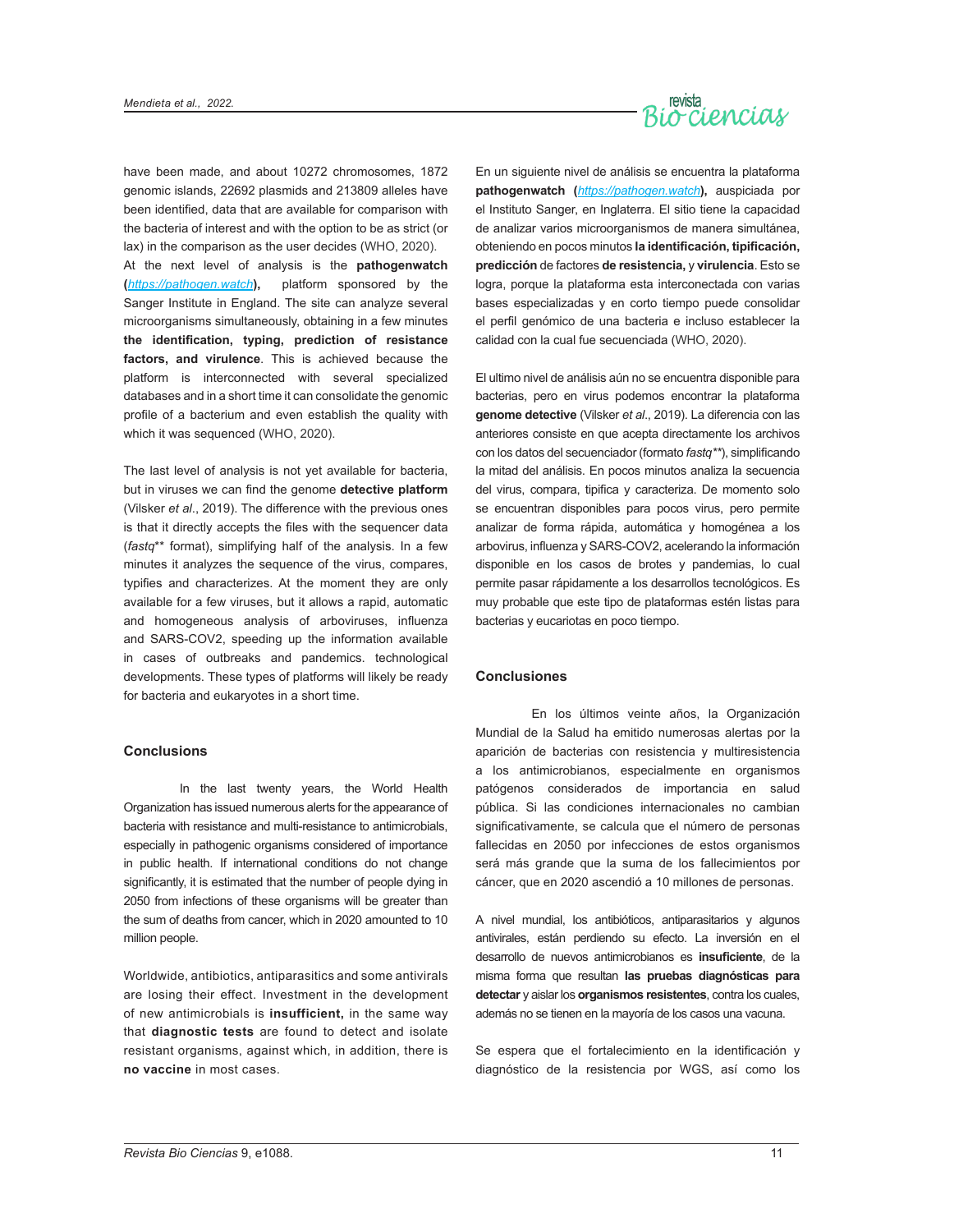

It is expected that the strengthening in the identification and diagnosis of resistance by WGS, as well as the bioinformatics advances, can, together with the appropriate medical practice, health surveillance and the regulation of pharmaceutical marketing policies, stop and reverse the global trend that is taking place. has shown at the moment, at least in the medium term.

In the long term, advances in combinatorial chemistry, research on antimicrobial peptides of marine origin, and the use of natural bacteriophages are expected to offer new perspectives in the control of diseases caused by **superbugs**.

#### Explanatory notes

*\** The term *semi-synthetic* is defined as a drug that has a fermentative origin, from which it is purified and subsequently continues to be chemically modified to make structural variations.

*\*\** This is a format that is generated when bulk sequencing ends. It is a work file that requires analytical processing with different tools, however, more and more platforms prefer to use this format as the start of the analysis.

avances bioinformáticos, puedan junto con la apropiada *praxis médica*, la vigilancia sanitaria y la regulación de políticas de comercialización farmacéutica, detener y revertir la tendencia mundial que se ha mostrado al momento, al menos en el mediano plazo.

En el largo plazo se espera que los avances en química combinatoria, la investigación sobre péptidos antimicrobianos de origen marino, y el uso de bacteriofagos naturales, oferten nuevas perspectivas en el control de enfermedades causadas por **súper-bacterias**.

\*\* Este es un formato que se genera cuando termina la secuenciación masiva. Es un archivo de trabajo que demanda un procesamiento analítico con diferentes herramientas, sin embargo, cada vez son más las plataformas que prefieren usar este formato como inicio del análisis.

#### **References**

- Da Silva, G. J., & Dominguez, S. (2016). Insights on the Horizontal Gene Transfer of Carbapenemase Determinants in the Opportunistic Pathogen *Acinetobacter baumannii. M[icroorganisms](https://www.ncbi.nlm.nih.gov/pmc/articles/PMC5039589/), 4(3), 29.* [https://doi.org/10.3390/](https://doi.org/10.3390/microorganisms4030029) [microorganisms4030029](https://doi.org/10.3390/microorganisms4030029)
- Fortoul, G. T. I. (2019). Las otras habilidades de Alexander Fleming. *Revista de la Facultad de Medicina UNAM*, 62(4), 57- 58. <https://doi.org/10.22201/fm.24484865e.2019.62.4.09>
- Goodman, L., Gilman, A. & Brunton, L., 2008. Manual of pharmacology and therapeutics. New York: McGraw-Hill Medical.
- Hang-Wei, Hu, Xue-Mei, Han, Xiu-Zhen, Shi, Jun-Tao, Wang, Li-Li, Han, Deli, Chen, & Ji-Zheng, He. (2016). Temporal changes of antibiotic-resistance genes and bacterial communities in two contrasting soils treated with cattle manure. *FEMS microbiology ecology*, *92*(2), fiv169. <https://doi.org/10.1093/femsec/fiv169>
- Hernández, M., Quijada, N., Rodríguez-Lázaro, D., & Eiros J. M. (2020). Aplicación de la secuenciación masiva y la bioinformática al diagnóstico microbiológico clínico. *Revista Argentina de Microbiología*, 52(2), 150-161. [https://](https://doi.org/10.1016/j.ram.2019.06.003) [doi.org/10.1016/j.ram.2019.06.003](https://doi.org/10.1016/j.ram.2019.06.003)
- Kopmann, C., Jechalke, S., Rosendahl, I., Groeneweg, J., Krögerrecklenfort, E., Zimmerling, U., Weichelt, V., Siemens, J., Amelung, W., Heuer, H., & Smalla, K. (2013). Abundance and transferability of antibiotic resistance as related to the fate of sulfadiazine in maize rhizosphere and bulk soil. *FEMS microbiology ecology*, *83*(1), 125-134. [https://](https://doi.org/10.1111/j.1574-6941.2012.01458.x) [doi.org/10.1111/j.1574-6941.2012.01458.x](https://doi.org/10.1111/j.1574-6941.2012.01458.x)
- Lobanovska, M. & Pilla, G.(2017). Focus: Penicillin 's Discovery and antibiotic resistance: Lesson for the future. *Yale Journal of Biology and Medicine*, 90(1), 135. <https://www.ncbi.nlm.nih.gov/pmc/articles/PMC5369031/>
- Mbelele, P. M., Mohamed, S. Y., Sauli, E., Mpolya, E. A., Mfinanga, S. G., Addo, K. K., Heysell, S. K, & Mpagama, S. G. Metanarrative review of molecular methods for diagnosis and monitoring of multidrug-resistant tuberculosis treatment in adults. *International journal of mycobacteriology*, *7*(4), 299. [https://dx.doi.org/10.4103/ijmy.ijmy\\_135\\_18](https://dx.doi.org/10.4103/ijmy.ijmy_135_18)
- Morfín, O.R., & Rodríguez-Noriega, E. (1999). Enterobacterias con betalactamasas de espectro extendido: su importancia como patógenos nosocomiales. *Enfermedades Infecciosas y Microbiología*, 19(3),116.

National Center for Biotechnology Information [NCBI].<https://www.ncbi.nlm.nih.gov/>

Ortíz-Alcántara, J. M., Segura-Candelas, J. M., Garcés-Ayala, F., Gonzalez-Durán, E., Rodríguez-Castillo, A., Alcántara-Pérez, P., Wong-Arámbula, C., González-Villa, M., León-Ávila, G., García-Chéquer, A. J., Diaz-Quiñonez, J.

Notas Aclaratorias

<sup>\*</sup> El término *semi-sintético* se define como un fármaco que tiene un origen fermentativo, del cual es purificado y posteriormente se continúa modificándolo químicamente para hacer variaciones estructurales del mismo.